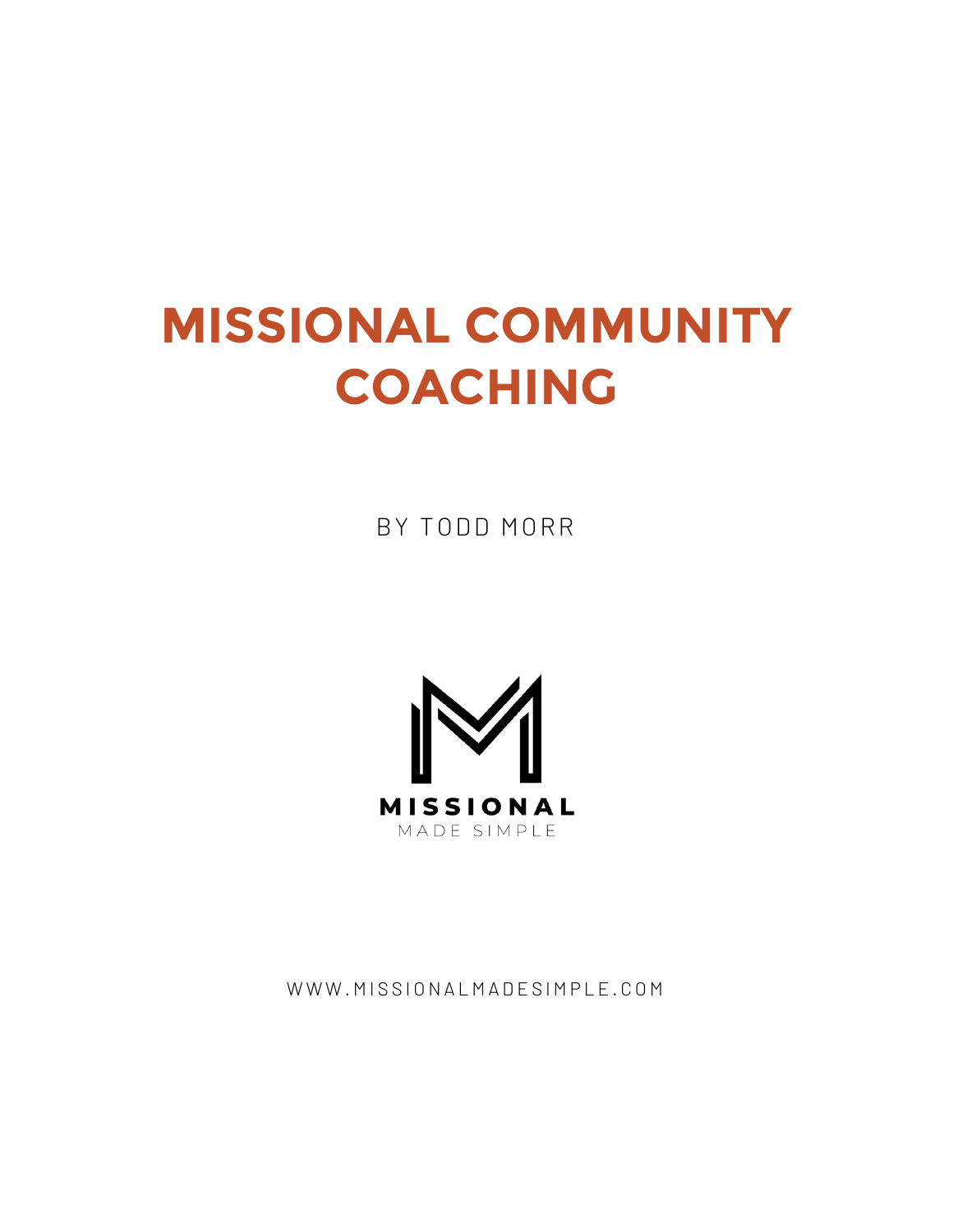# **MISSIONAL COMMUNITY COACHING**

One of the most commonly asked questions we hear from churches is "How should we be coaching and supporting our missional community leaders as we get them started?" That's an essential question because regular coaching is going to be one of the most important ways for you to care for and equip your leaders and your people. It's something that you must prioritize if your communities are going to be healthy, growing, and eventually able to multiply.

This simple coaching template is something that can be used by coaches to coach an individual missional community or a cluster of communities. It could also be used by the leaders of an MC to help them assess MC health from month to month and to identify their strengths and weaknesses.

It's meant to be simple and reproducible, so that coaches and MC leaders will be motivated to use it on a regular basis, and also so that more coaches can be easily developed to keep up with the coaching needs as more communities are started.

By asking the same, few, simple questions about the five core foundations for a healthy MC, leaders and coaches will form the habit of keeping the focus on the most important things, whether they have 30 minutes or 2 hours together in a coaching session.

Some practical suggestions would be to use this template at least one time per month in person with the core leaders of an MC or group of MC's, and then to also touch base one other time each month for a shorter meeting over Skype, Zoom, or Google Hangout.

It's important to always begin by asking about the personal health of leaders. Are they encouraged, hopeful, motivated, experiencing joy, feeling the love of the Father, etc.? It's important to always finish with some very clear action steps that they believe God is calling them to obey, in response to the coaching session.

## **PERSONAL HEALTH**

- How are you doing personally? Is your heart in a healthy place? Is your daily life being formed by the Good News of the gospel?
- Are you practicing a healthy rhythm of spiritual disciplines and experiencing a deepening relationship with your Heavenly Father, with Jesus, and with the Holy Spirit?
- How are people in your missional community doing personally in these areas?